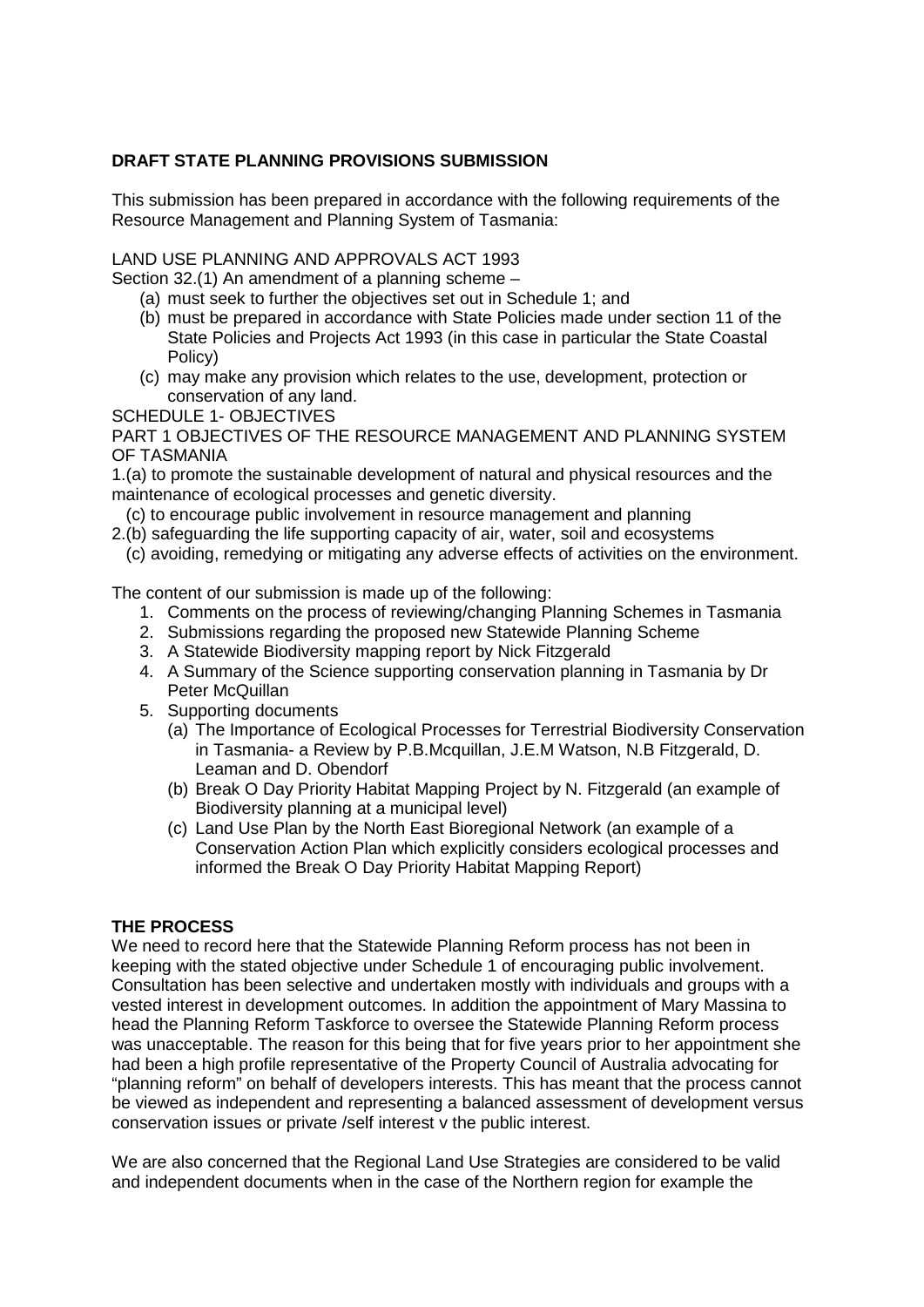"process" was run by Northern Tasmania Development (NTD) which has a clearly pro development bias. Similarly local government plans such as the Break O Day Councils Land Use and Development Strategy fail the due process test and should not be given any weight when assessing Local Planning Provisions.

# **DRAFT TASMANIAN PLANNING SCHEME**

# **CODES**

## **C7.0 The Natural Assets Code**

The Natural Assets Code is an amalgamation of the previous Biodiversity and Water Quality Codes. Before commenting further on the new Code it is relevant at this point to note (yet again) a glaring deficiency in the LUPA Act which is the number of current land use exemptions such as Aquaculture, Dams, Mining Exploration, Forestry on Public and Private Land etc. Such exemptions mean that the Objectives of Schedule 1 in relation to encouraging public involvement in resource management and planning as well as the maintenance of ecological processes and genetic diversity and the overall protection, management and restoration of the environment cannot be met.

• All land uses must be incorporated under LUPA in order to meet the requirements of Schedule 1

## **Comparison of Biodiversity Code and Natural Assets Code**

There has been a significant change in and weakening of ecological planning principles in the transition from the Biodiversity Code under the Break O'Day Interim Planning Scheme to the Natural Assets Code. Some of the major differences are:

- There are no exemptions in the Biodiversity Code while in the Natural Assets Code there are a number of exemptions. In addition some Zones are excluded from the application of the Natural Assets Code.
- Under the Biodiversity Code the Priority Habitat layer is not limited to threatened species/ecological communities while this the case for the Natural Assets Code.
- The Biodiversity Code Performance Criteria is stronger (but still in need of work) because it makes specific reference to species diversity, wildlife corridors and connectivity.

While the Biodiversity Code is not comprehensive enough the main difference is that the intent of the Biodiversity Code was to broaden the scope of ecological assessment of development based on the understanding that natural landscape health, integrity and function relies on the protection, good management and restoration of common as well as threatened ecological communities/species and across different land tenures. In other words the Biodiversity Code was moving in the direction of well established and accepted conservation planning science which acknowledges that holistic cross tenure land management that seeks to maintain and restore landscape connectivity is fundamental to the maintenance of ecological processes and genetic diversity. It is also a means of ensuring that development is not assessed on a block by block basis but considers each development's landscape context and as such moves away from the incremental loss and fragmentation of habitat commonly referred to as "death by a thousand cuts".

The following quote from a paper entitled "The Role of Landscape Connectivity in Planning and Implementing Conservation and Restoration Priorities" Ecological Society of America is a succinct summary of the importance of these principles:

"Landscape connectivity, the extent to which a landscape facilitates the movements of organisms and their genes, faces critical threats from both fragmentation and habitat loss. Many conservation efforts focus on protecting and enhancing connectivity to offset the impacts of habitat loss and fragmentation on biodiversity conservation, and to increase the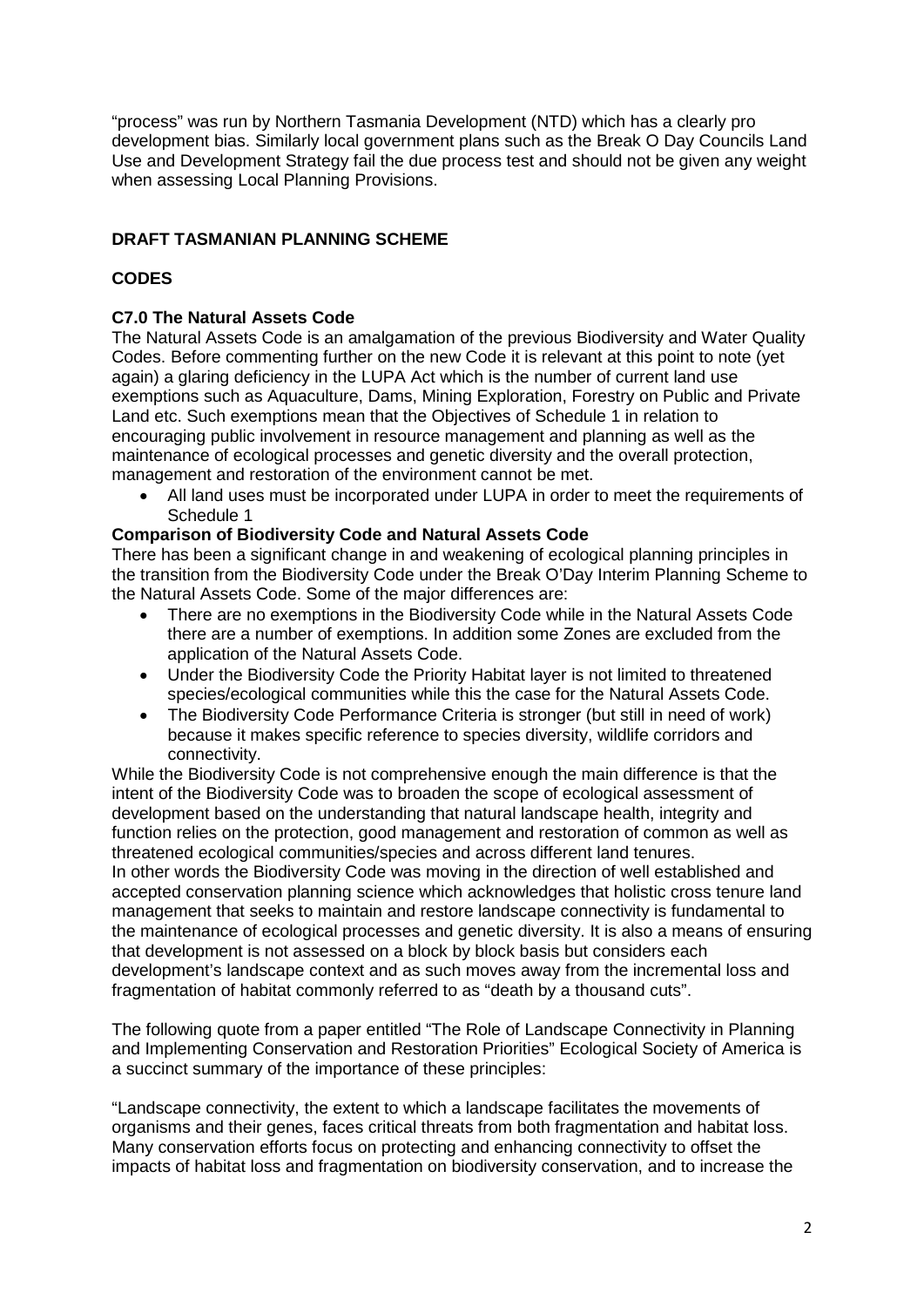resilience of reserve networks (and the natural landscape in general) to potential threats associated with climate change. Loss of connectivity can reduce the size and quality of available habitat, impede and disrupt movement (including dispersal) to new habitats, and affect seasonal migration patterns. These changes can lead, in turn, to detrimental effects for populations and species, including decreased carrying capacity, population declines, loss of genetic variation, and ultimately species extinction".

The Tasmanian Planning Scheme includes under Administration 3.1 Planning Terms and Definitions the following; Habitat Corridor "means an area or network of areas, not necessarily contiguous, which enables migration, colonisation or interbreeding of flora or fauna species between two or more areas of habitat". This definition captures the essence of landscape connectivity and needs to be incorporated explicitly into the new Code to ensure that development does not destroy or fragment habitat.

### **Recommendations/Comments re Natural Assets Code**

- The weakening of the Biodiversity Code provisions via its transition to the Natural Assets Code means that the proposed changes are not furthering the Objectives of Schedule 1.
- The Natural Assets Code should be renamed as the Biodiversity Code to better reflect its key purpose.
- The mapping layer should be referred to as Priority Habitat rather than Priority Vegetation as this ensures that assessments are not limited to just vegetation. Change all references to Priority Vegetation to Priority Habitat.
- The mapping layer should not be confined to consideration of only threatened flora, fauna and ecological communities.
- The Habitat Corridor definition in Administration 3.1 Planning Terms and Definitions should be included in C7.3.1 Definition of Terms as well as being incorporated into C7.6 Standards.Amend the Objectives of the Code to read:
	- *(a) protect, conserve and restore the region's biodiversity and ecological processes in consideration of the extent, condition and connectivity of habitats, habitat corridors, vegetation communities, including but not limited to threatened species and vegetation communities;*
	- *(b) consider and manage the impact of use or development on biodiversity through:* 
		- *(i) minimisation of vegetation and habitat loss or degradation; and*
		- *(ii) appropriate location, design and scale of development.*
	- *(c) to avoid incremental degradation of the natural environmental by providing landscape scale planning overlays*
- Where the application of the Code relies on mapping, it is essential that such mapping is comprehensive, based on up to date scientific evidence and able to be amended to reflect changing circumstances (such as increased vulnerability of a particular species). Connectivity through habitat corridors is a critical component of biodiversity conservation, allowing species to build resilience, adapt to changing circumstances and successfully extend their geographic reach. Connectivity as a biodiversity management tool is not limited to critical habitats or threatened species. The Statewide Biodiversity mapping report by Nick Fitzgerald discussed in Part 3 of this submission is rigorous and consistent with the objectives of the Code and of the RMPS. We recommend that this mapping be adopted as the default mapping for Priority Habitat for the Tasmanian Planning Scheme, and that municipalities have the opportunity through the Local Planning Schedules process to submit any alternative Priority Habitat mapping layer for consideration. The Commission must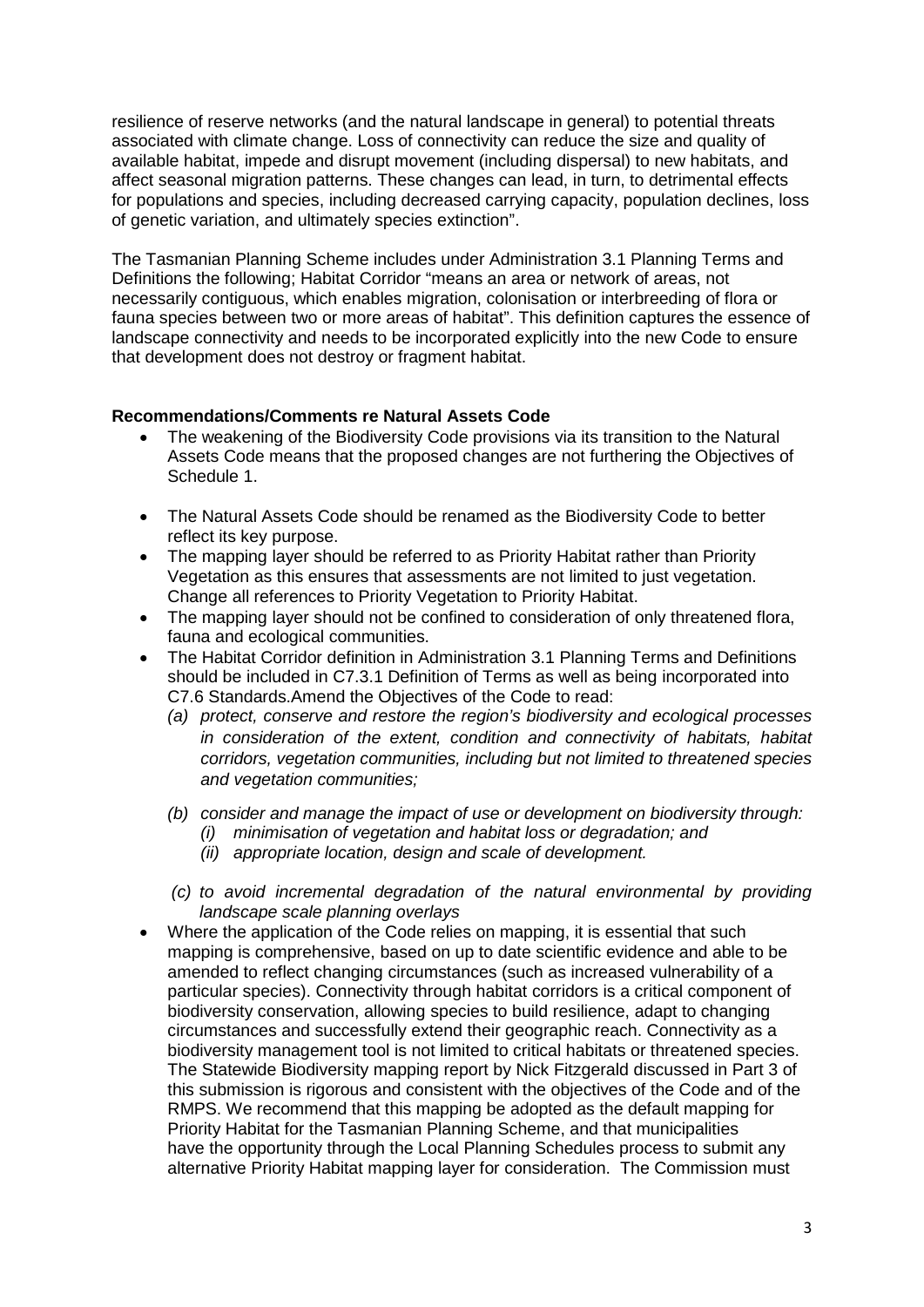ensure that only mapping which demonstrates that it is based on the best available information and science is accepted.

- Remove the exemption for forest practices conducted in accordance with a certified Forest Practices Plan. The existence of an external approval should not be relied on, or exclude assessment where the criteria used in that approval process do not match the expectations or objectives of the Code. Certification under the *Forest Practices Act 1985* does not require public participation and no rights of appeal are available. However, in rare situations where forestry activities have been subject to appeal, the Resource Management and Planning Appeal Tribunal has questioned the sufficiency of the Forest Practices Code provisions to protect threatened species. For example:
	- In *Gunns Ltd v Kingborough Council* [2005] TASRMPAT 250, the Tribunal considered that the Forest Practices Code provided "a useful guide, if not necessarily an exhaustive test", and held that a planning scheme could adopt higher standards for forestry operations than those prescribed in the Forest Practices Code (at [20]) where necessary to protect threatened species.
	- In *Giles & Weston v Break O'Day Council* [2001] TASRMPAT 150, the Tribunal considered that the Code provisions were not sufficiently specific to protect threatened species habitat and concluded that, even with full compliance with the Code, there was an unacceptable risk that proposed logging would adversely impact on the Giant Velvet Worm (at [44] and [52]).

While considerable work has been undertaken by the Forest Practices Authority over the past few years to update and implement its management tools, it remains the case that forest practices officers rarely have any qualifications in relation to threatened species management. As a result, there is no guarantee that desktop or on-ground assessments will necessarily identify all potentially impacted species, or that management prescriptions will be adequate to protect species in a particular coupe. As an example, it was revealed only post harvesting at Lapoinya that the FPO had failed to identify an eagles' nest within the coupe or to enforce the required buffer around it.

Even where assessment practices and management prescriptions are rigorous, if they are reflected in non-statutory policy documents and practice only, there is no way to ensure that the required standards are met.

For all these reasons, it is not appropriate to rely on the existence of an FPP to satisfy the planning authority that the objectives of the Code are being met. Clearing should be subject to Performance Criteria and public participation.

- Further, given the stated objectives of the Code, and the overarching sustainability objectives of the RMPS, all vegetation clearing should be subject to the Code. The extensive list of exemptions seriously comprises the achievements of the Code's objectives.
- It is not appropriate to allow vegetation clearing in priority habitat on the basis of an onsite offset in the absence of a clear Statewide policy on the use of biodiversity offsets. C7.6.2 P1(d) should be deleted. At a minimum, the performance criteria should be amended to restrict the use of offsets to situations where an expert flora and fauna report concludes that:
	- (a) alternatives and options to avoid clearance of native vegetation have been exhausted. The report must outline the alternatives and options considered for the site;
	- (b) all options to mitigate the impact of clearing on the site have been implemented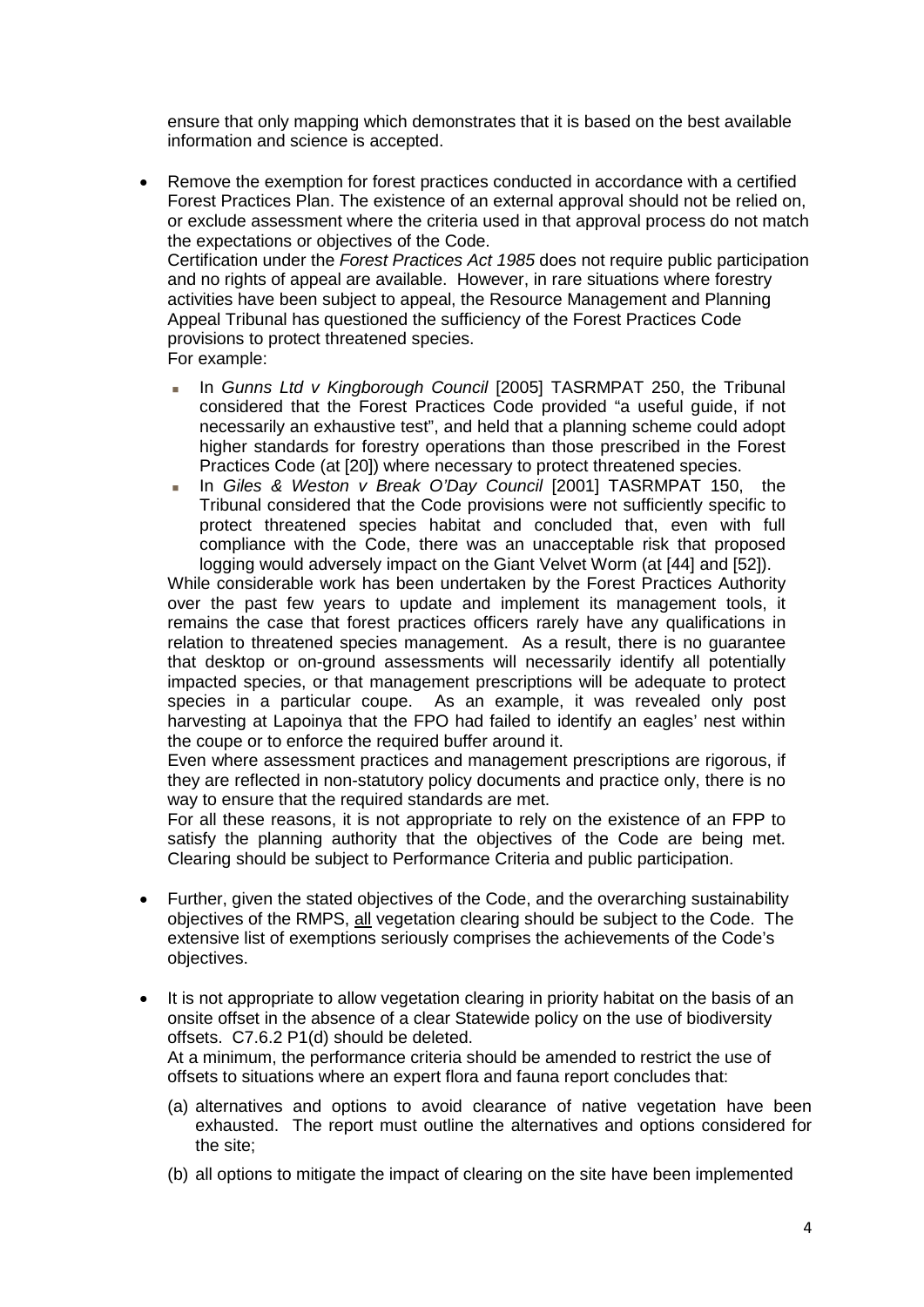- (c) the proposed offset measures will not:
	- substantially detract from the availability of habitat in the vicinity of the site
	- detract from the conservation status of any priority vegetation in the vicinity of the site or in the bioregional generally
	- have a net negative impact on habitat corridors (as defined in the Scheme) at a local, state or national level.
- There should be a prohibition on subdivision within 1km of the coast across the State which applies in the Rural Living Zone, Rural Zone, Agriculture Zone, Landscape Conservation Zone, Environmental Management Zone, Major Tourism Zone, Recreation Zone, Open Space Zone, Particular Purpose Zone. It also should apply to properties in Low Density/Urban Zones that have significant ecological values. This is consistent with the State Coastal Policy intent (Clauses 2.4.1 and 2.4.2) to protect sensitive coastal environments and limit ribbon development along the coast. We also note that it is proposed that under Table 6.1.3 Deleted Terms that "ribbon development" be deleted. Ribbon development needs to be reinstated as it very relevant to this document in terms of identifying a key planning issue and also because it needs to be consistent with the State Coastal Policy.
- There should not be any exemptions under the new Code. For example the Agriculture Zone may contain significant conservation values. Likewise in the Break O Day municipality some land that is zoned General Residential or Low Density contain significant populations of State and Federally listed threatened flora species (this is particularly the case in places such as St Helens Point which is a threatened species hotspot).

We strongly recommend that Agriculture Zone be added to C7.2.1(c), and the qualification regarding subdivision in relation to General and Low Density Zones C7.2.1 (xi) be deleted.

• Regarding C7.4.1 Development Exempt from this Code. (a) Generally support this concept as long as it is not misused to justify unnecessary projects such as the St Helens Barway extension.

(b) Level 2 activities are generally relatively high impact developments and as such should not be exempt from this Code.

(c) As stated previously limiting the scope of the Code to threatened species/communities is not acceptable. The viability, health and integrity of threatened species/communities depends to a large extent on protection, management and ecological restoration of the broader natural landscape. (d) This clause further weakens the Code by allowing an exemption to clear threatened species habitat and threatened communities. Threatened species do not recognise human imposed boundaries.

(e) We have already commented on this.

 $(f)(q)$  This clause allows all works undertaken by a "relevant agency or Council" in a number of marine and freshwater ecosystems to proceed without proper scrutiny and accountability processes. As with any other organisations or individuals there is a significant variation in what is considered acceptable environmental practice in aquatic environments. Over the years some works by a "relevant agency or Council" have been high quality while many have also been destructive and unnecessary. We do not support the general thrust of this clause (which is a theme repeated throughout this document) that relevant agencies, Councils and consultants should be allowed to approve and or carry out works in sensitive aquatic environments without proper public scrutiny and where necessary objection. (h) Not supported.

Delete C7.4.1 (b)(c)(d)(i)(ii)(e)(f)(g)(h)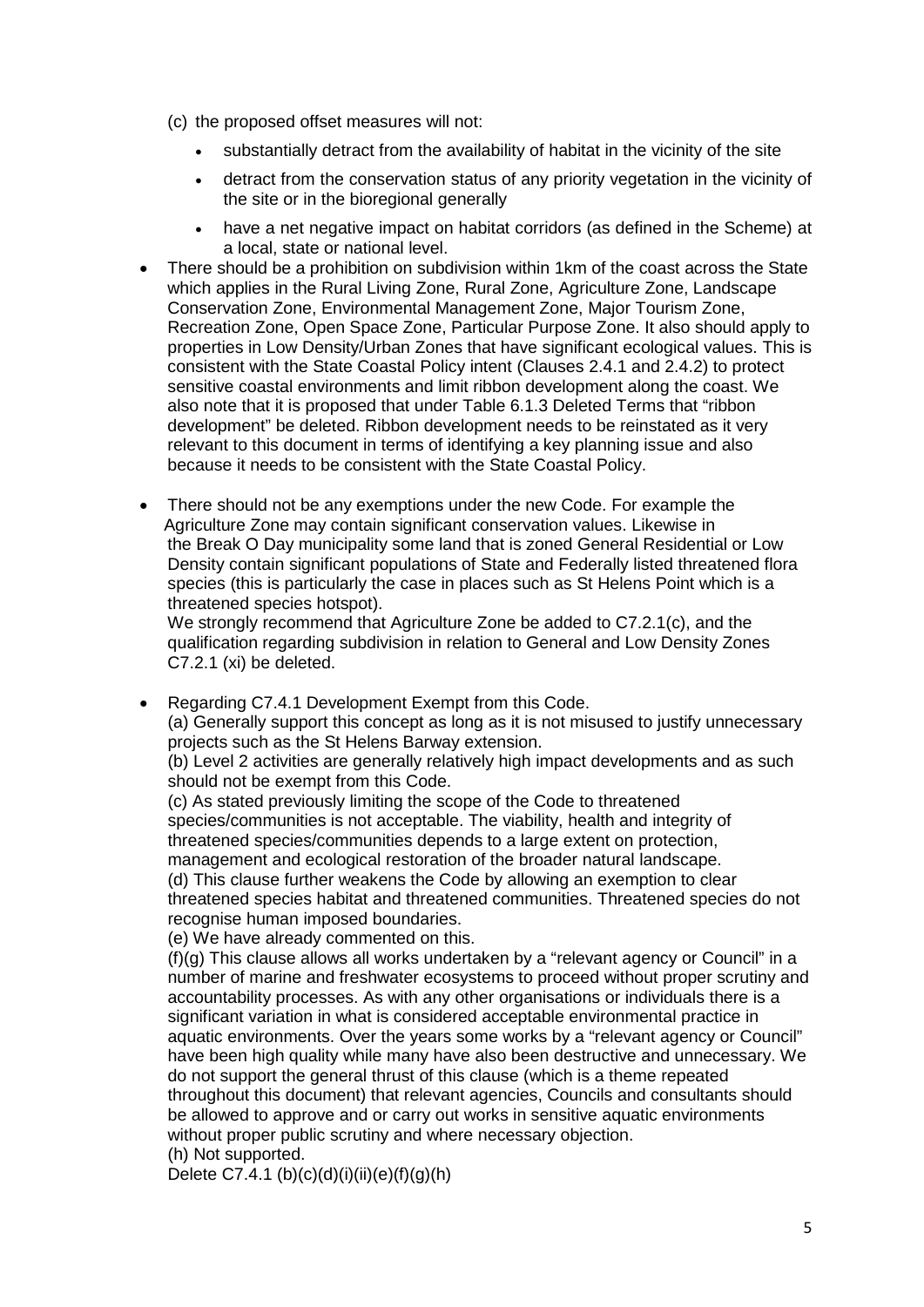- Allowing clearance of 3,000m2 in the Rural Living Zone as an Acceptable Solution is not only a recipe for incremental fragmentation of flora and fauna habitat it is also inconsistent with environmental laws if the clearing involves destruction of TSPA or EPBC listed species. C7.6.2 A1 (b) should be deleted.
- All Classes of watercourse (1,2,3,4) should be classified and mapped as Priority Habitat. Class 4 waterways are important (not "minor" as expressed on page 141 of the Explanatory Document) for maintaining water quality and habitat values. As such delete C7.6.1 A1 (b) and add Class 4 to C7.6.1 A1 (a). Also add …"and waterway values" to C7.6.1 P1(a), C7.6.1 P4 (c) to ensure habitat and landscape function is taken into account when assessing impacts on watercourses.

### **Scenic Protection Code**

C8.4.1 Delete (a) as scenic protection also applies to native vegetation (b) delete public parks, National parks and State reserved land from this clause to ensure scenic values are properly assessed and protected (c) delete as it is too open ended (e) delete as intent is unclear (f) delete as telecommunications towers can have significant visual impact and should be subject to stringent assessment (g) delete as this is again far too open ended.

## **Bushfire-Prone Areas Code**

There is a marked discrepancy between the approach taken in this Code towards Vulnerable and Hazardous uses as opposed to Subdivision. Basically the approach towards Vulnerable and Hazardous uses is one in which development is discouraged in high risk areas and proponents are directed to seek low bushfire risk alternatives. This is not the case with subdivision where the approach is one of identifying and managing risks rather than avoiding them. This is not good planning and will lead to more developments being approved in high risk areas. The outcome will be either significant loss of native vegetation (as well as pressure from residents to undertake regular hazard reduction burning or additional clearing of vegetation) and/or more developments that put residents and fire fighters at risk. We have no confidence in the BAL process which is basically a rubber stamp approval that facilitates rather than regulates building in high risk areas. A recent approval in the Break O Day municipality highlighted this when a dwelling was approved on the top of a steep ridgeline surrounded by Dry Eucalypt forest for kilometres in every direction and with only one 2km dirt road access to the site (DA 209-14 Banticks rd Four Mile Creek).

Add the wording from C13.5.1 A1 and P1 as a clause under C13.6.1 to direct developers to low risk sites, to eliminate or significantly reduce the environmental impact of clearing and burning native vegetation on or adjacent to development sites for hazard reduction purposes and to reduce the bushfire risk to residents and fire fighters.

We also believe that any references to the "TFS or an accredited person" should be a Performance Criteria rather than an Acceptable Solution to ensure the community are aware of and can scrutinise the certification/approval process. We do not support the delegation of the planning authorities' responsibilities to external approval authorities or consultants.

### **Potentially Contaminated Land**

As with the Bushfire Code we do not think it is appropriate for the planning authority to delegate their responsibilities to external approval authorities or consultants when the potential impacts may be significant on the environment and human health. C14.5.1 A1 and C14.6.1 A1 delete and replace with No Acceptable Solution.

### **Landslip Hazard Code**

We agree with the No Acceptable Solution approach in this Code.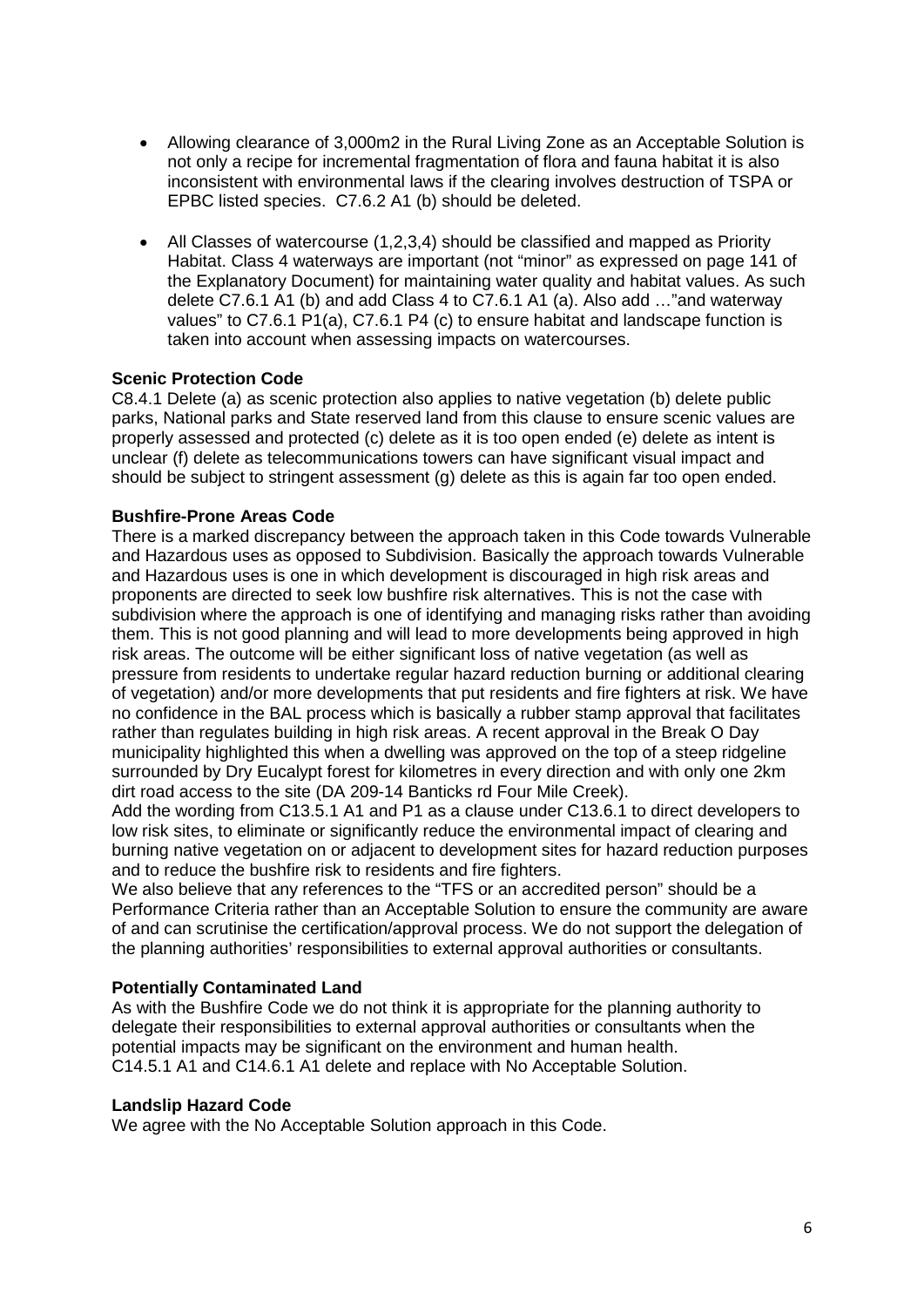# **ZONES**

## **10.0 Low Density Zone**

This zone should only be applied to land which has minimal environmental values because even if the Acceptable Solutions for lot size/site area are applied (for subdivision or multiple dwellings respectively) it would mean virtually complete loss of all native vegetation on the blocks due to clearance requirements for bushfire safety in high bushfire risk areas such as Break O Day. As such the Low Density Zone should only be applicable in low bushfire risk areas and where there is little or no native vegetation present on the blocks. In addition the Performance Criteria for 10.4.1 P1.1 and P1.2 and10.6.1 P1 should be deleted as there is no absolutely no point in having a Low Density Zone if you can potentially have high density development approved in it.

### **11.0 Rural Living Zone**

As with the Low Density Zone there is no point having such a Zone if the minimum lot sizes are so small. Delete 11.5.1 P1. The minimum lot size in the Acceptable Solution should be 5ha. We do not support the implementation of this Zone as it encourages fragmentation and intensification of development around settlements that will inevitably lead to urban density in the future via rezoning applications. If this Zone is accepted it should be mandatory that the land has minimal native vegetation cover on it. In addition the Purpose of the Zone should acknowledge that natural values need to be maintained as they contribute to the ecological health and amenity of the Zone.

### **20.0 Rural Zone**

Our main concern is that there is potentially no minimum lot size in this zone. Delete 20.5.1 P1 and change 20.5.1 A1 (d) to not less than 100ha. These two changes will ensure that rural land is not fragmented or subdivided particularly in coastal locations such as along the Break O Day coastline.

### **21.0 Agriculture Zone**

There should be no subdivision of land in this zone as the intent is to maintain productive agricultural land for agricultural use. Loss of prime agricultural land for non- productive purposes puts more stress on producers to clear land or use less productive land which requires more water, fertiliser etc. The Purpose of the Zone should also acknowledge that conservation values may be present on some land in this Zone and these should be maintained and where possible restored.

### **22.0 Landscape Conservation Zone**

We support residential development being discretionary in this zone and being limited to a single dwelling. This will ensure a high level of environmental scrutiny of developments and protection of natural and scenic values. A minimum lot size of 50ha is supported with 22.5.1 P1 being deleted to not allow lots any smaller than that.

Clause 22.4.4 A1 and P1 is supported and should also apply to other Zones where development is proposed that involves clearing of native vegetation. This Zone closely resembles the Environment Protection Zone which was in place in the Break O Day municipality (and included many excellent environmental protection provisions) prior to being replaced by the Environmental Living Zone. There has already been a significant loss of native vegetation across Tasmania (over 400,000ha since 1972) and as such it is vital that remaining areas of conservation value must be protected and well managed. The Landscape Conservation Zone standards give greater certainty that this will occur than the former Environmental Living Zone. It should be noted that there is significant discrepancy between different Council's (for example between Councils in the Hobart/Kingborough area as opposed to smaller rural Councils) resources and approach in regard to the administration and enforcement of planning provisions. It should not be assumed that support from a few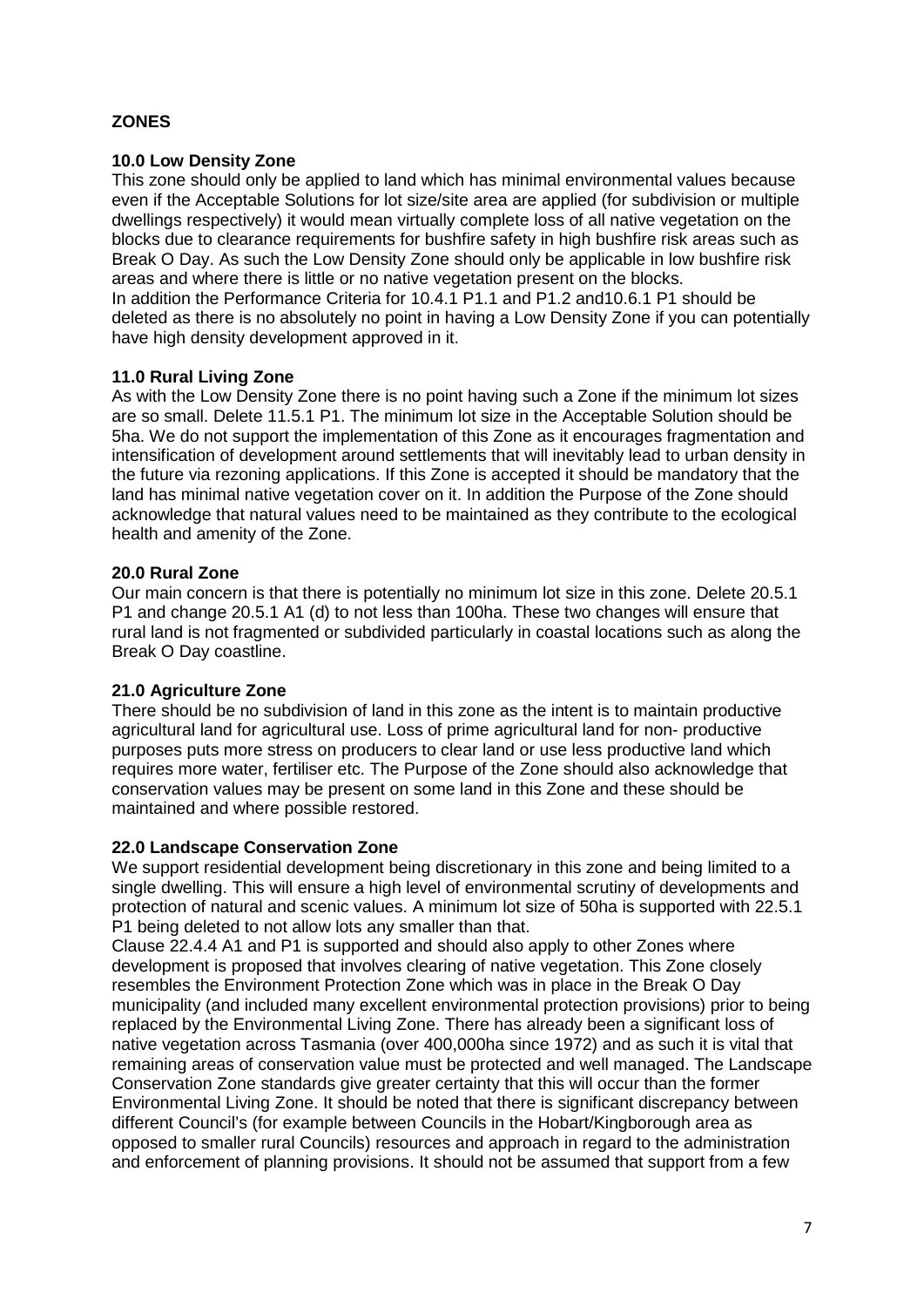Southern Councils for the Environmental Living Zone means this is an adequate level of protection for conservation values there or in other parts of Tasmania.

## **23.0 Environmental Management Zone**

We have two major concerns with this Zone. The first is the Acceptable Solutions which allow approval of development or vegetation clearance by "the Director General of Lands under the Crown Land Act 1976" or the "Managing Authority". We do not support any in house approvals process that bypasses public input and scrutiny. As such delete 23.4.1 A1 (a) (b) (c) (note if (a) is retained it should also stipulate not more than 500m2 OR 6 metres in height), 23.4.2 A1 (a) (b), A2 (a)(b),23.4.3 (a)(b), 23.4.4 (a) (clause (b) to be retained),  $23.5.1$  (a)(b)(c)(d)(e).

The Reserve Activity Assessment (*RAA*) process is non-statutory and provides no guarantee of public participation. While guidelines exist in relation to the criteria against which proposed development will be assessed, those guidelines have no statutory basis and cannot be enforced.

The Tribunal has confirmed that a requirement in a planning scheme to obtain an RAA is satisfied as long as the RAA is obtained and complied with. The Tribunal does not have the power to consider the merits of the RAA and whether it should have been issued, it is only concerned with whether or not it has been issued: *North East Bioregional Network Inc. v Break O' Day Council and Break O' Day Council obo Parks and Wildlife* [2013] TASRMPAT 90.

The Explanatory notes for the SPP indicate that all land in this Zone will be public / reserved land. Such land is a public resource, and the public should be able to comment on proposals which may compromise the protection of that resource.

Therefore, it is appropriate that use on reserved land should be discretionary. A positive Reserve Activity Assessment may be relied on by the planning authority to demonstrate that P1 is met, but the planning authority will retain the capacity to refuse a development that it believes is inconsistent with the management objectives for reserved land in its municipality.

We do not think that this Zone should be limited to Public land as there are circumstances such as private land with a perpetual conservation covenant managed only for conservation purposes where this Zoning would be appropriate as it would if the land has significant environmental constraints. We do support Residential use being discretionary (which was previously the case in the Environment Protection Zone which was in place before the Environmental Living Zone) and limited to dwellings required for management of conservation values to ensure the values of the Zone are protected.

### **24.0 Major Tourism Zone**

We do not support this Zone as it creates special conditions for large scale development which potentially places significant and unsustainable demands on sensitive locations in terms of waste management, water usage, visual impact etc.

We are also concerned there is no minimum lot size stipulated for this zone. Delete 24.5.1.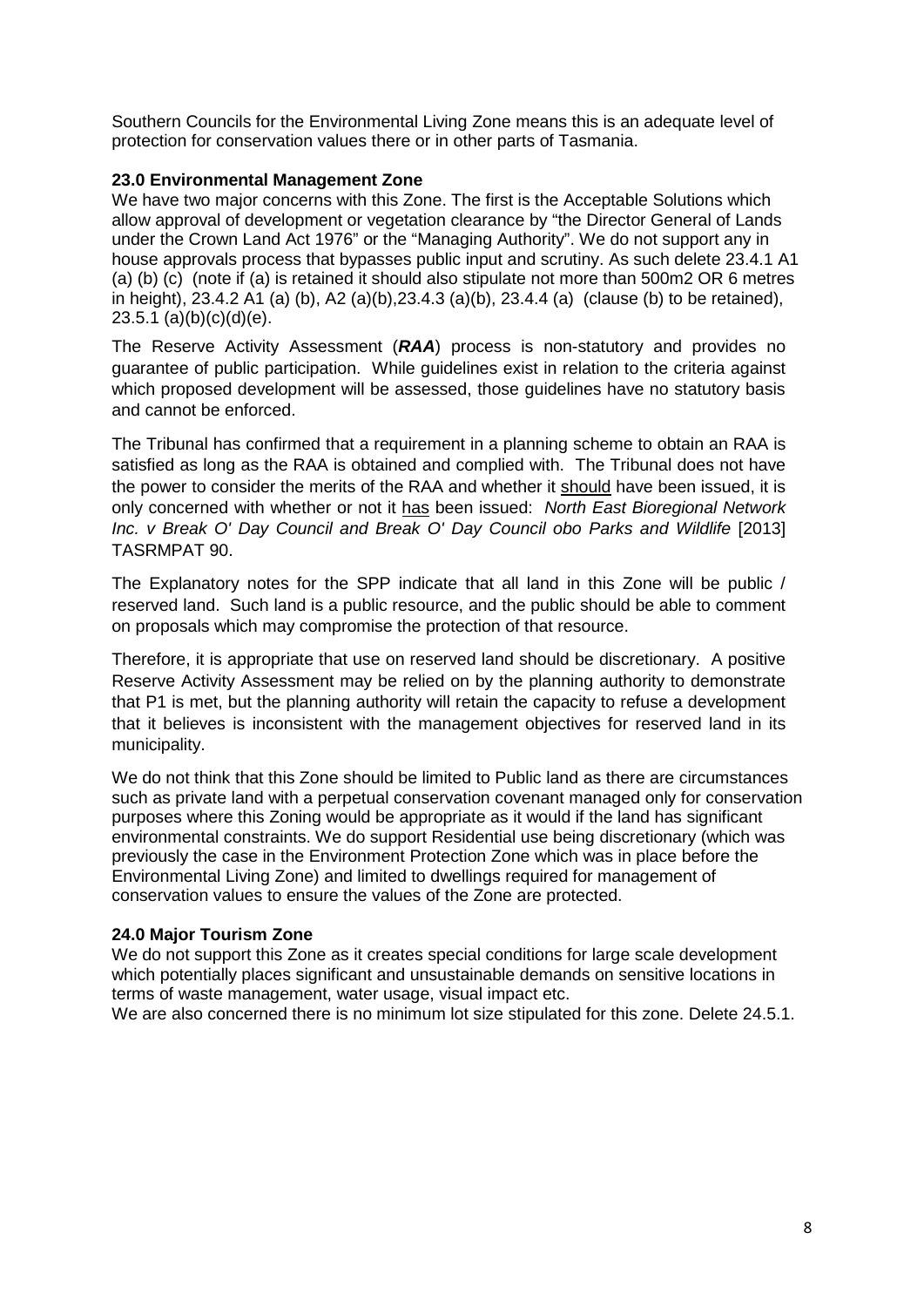#### **Other issues**

#### **Strata plans**

The draft Statewide Planning Provisions do not seek to regulate strata development, excluding strata titles from both the definitions of "subdivision" and "lot". We understand that this is intended to remove duplication with the requirements under the *Strata Titles Act 1998*.

In Break O' Day municipality there have been numerous examples of strata title developments approved under the interim scheme that have created a density of development that would not have been permitted under the subdivision standards.

The most appropriate response would be to tighten multiple dwelling and density provisions across all zones to better regulate residential densities. However, there is no clear policy position on this reflected in the Statewide Planning Provisions.

### **Aboriginal Heritage Code**

We support the inclusion of an Aboriginal Heritage Code to ensure important cultural heritage items are protected and there are adequate assessment requirements in place. We have no confidence in Aboriginal Heritage Tasmania as they regularly give a low probability rating to development proposals where there is medium to high likelihood of Aboriginal Heritage being present. The most effective protection would be through a prescriptive Code mapping Aboriginal cultural heritage areas and setting strict assessment criteria

### **Acid Sulphate Soils Code**

The preliminary Break O Day Interim Scheme included a mapping layer identifying risk areas for Acid Sulphate Soils. This was later deleted. There needs to be a Statewide map which is important to reduce the risk of environmental harm occurring.

We understand this data is available – developing Statewide mapping and consistent use and development standards in ASS hazard areas would improve certainty in the planning system and minimise risks to developers and the broader community from the disturbance of ASS.

### **Geoconservation Code**

As with the Acid Sulphate Soils layer the preliminary Break O' Day Interim Scheme also had a Geoconservation layer to identify important values. Again this information is readily available and should be incorporated into Planning Schemes. To not do so is a case of negligence and inconsistent with the required precautionary approach to planning.

### **Landscaping**

An effective way to maintain biosecurity and genetic resilience is to require all new plantings (such as landscaping and revegetation work) to be undertaken with seeds or rootstock derived from provenance taken within the boundaries of the site, or the vicinity of the site. Landscaping must also ensure that listed weeds are not used.

Acceptable solutions should be included to this effect across all relevant zones. No performance criteria should be provided in respect of the prohibition on the use of weeds.

### **Specific Area Plans**

5.4.4 Where there is conflict between a provision in a Specific Area Plan and a provision in a Zone or a Code the Code should prevail followed by the Zone.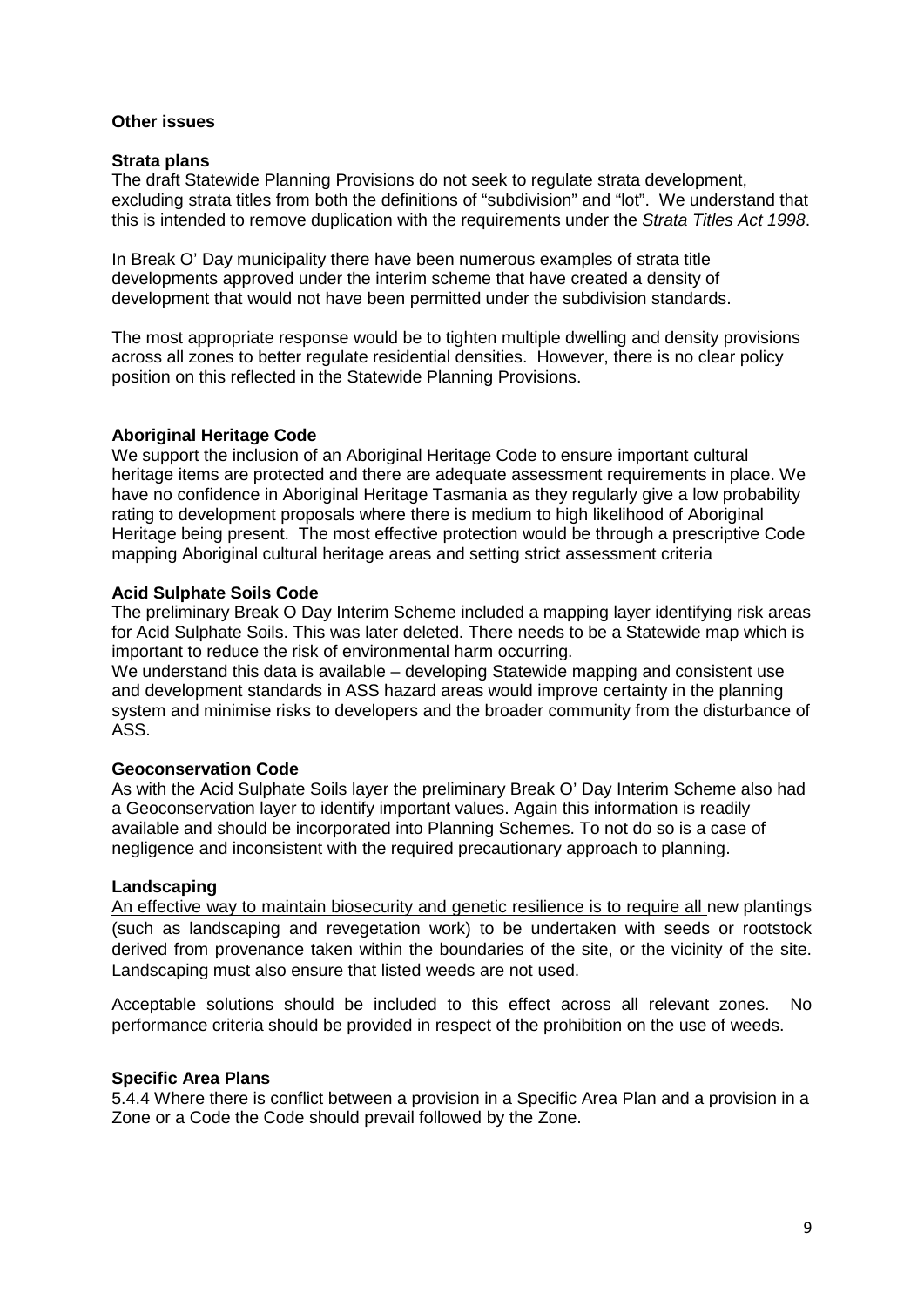### **Site Coverage**

Clearing for fire hazard management can be significant and compromise efforts to protect biodiversity, preserve connectivity and maintain amenity. For example, in *Ogilvie v Break O'Day Council* [2004] TASRMPAT 33, the Tribunal was not satisfied that residential subdivision was acceptable, having regard to the extent of disturbance required to provide "appropriate fire protection".

In any zones including land in Bushfire Prone Areas, consideration of the extent of clearing associated with hazard reduction must be factored in to any decision to relax the site coverage. This will allow a more accurate picture of site disturbance to be assessed.

This can be achieved by requiring performance criteria in relation to site coverage to have regard to:

*landscape character of the area and the need to remove vegetation to accommodate development and maintain hazard management areas.*

## **Boundary Adjustments**

Support  $7.3.1(a)(b)(c)(d)(e)(f)$  to ensure that boundary adjustments are not used to circumvent subdivision restrictions.

## **Exemptions**

Apart from the exemptions we have already commented on we also oppose the following:

### 4.0 Exemptions

Vegetation exemptions for "vegetation removal for safety or in accordance with other statutes" (b)(c)(d)(e) because there needs to be an open and transparent process in place to ensure important nature conservation values are being properly assessed and protected. (h)

This clause has been abused in the past (2008) as when a FPP was approved for clearance of 17ha of "unsafe" trees on a property at Scamander (Owners Keys/Bromfield/Zar). It is important to differentiate between trees that pose a genuine risk as opposed to removing trees which may be dead but are not a safety threat but are important habitat for many species. For example in the West Wimmera Shire in Victoria a permit is required to cut down even one dead Eucalyptus because they are important habitat for the Red Tailed Black Cockatoo. In Tasmania tree hollows are used by a number of species including threatened birds such as the Swift Parrot and Masked Owl. There is also a problem when the assessment of the health and safety risk of trees is undertaken by the same arborist who will be paid to cut them down (a clear conflict of interest).

(i) The construction of such fences where there is no limit to the extent of the exemption may have significant impacts in terms of landscape fragmentation and limiting fauna movement in the landscape.

"vegetation rehabilitation works" (c) any streambank works should require an approved plan as a Performance Criteria otherwise this exemption potentially allows works to occur without proper expert advice or public input which could result in significant environmental damage. This has happened on many occasions in the past where landowners or local government authorities have used machinery in waterways and caused significant and sometimes long term erosion and streambank instability.